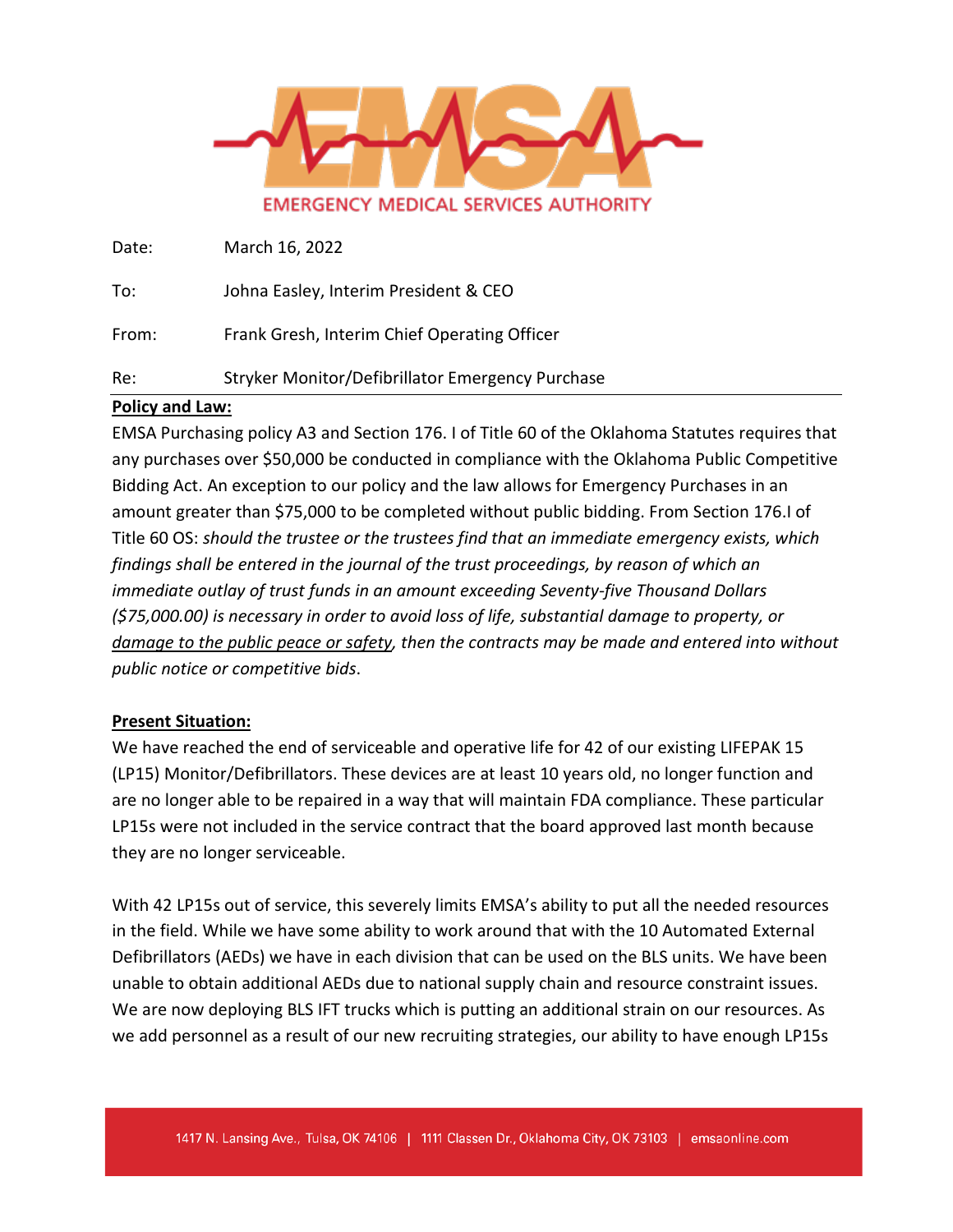will critically limit the number of ambulances we can put in service and will adversely affect the continuity of EMS operations.

We need to replace 20 of the out of service LP15s immediately or risk not having enough equipment to allow ambulances to respond to calls. The purchase of 20 at this time will increase our maximum available units by 10 units in each division, which will take care of this emergency need.

### **Request:**

With the level of in-service LP15s that we presently have, we will not be able to field enough ALS and BLS units in the immediate future as we increase the number of BLS IFT in the system each day. Between the lead time necessary for Stryker Medical to produce these 20 devices and the time it takes to procure these items through public bidding, we would be faced with a critical shortage of LP15s as outlined above and NOT be able to put ambulances in service to meet the needs of our communities. So, in order to prevent "damage to the public peace or safety" by not being able to field the necessary resources, I am requesting you and the EMSA Board of Trustees approve this emergency purchase in the amount of \$655,104.00 in accordance with the above policies and statutes.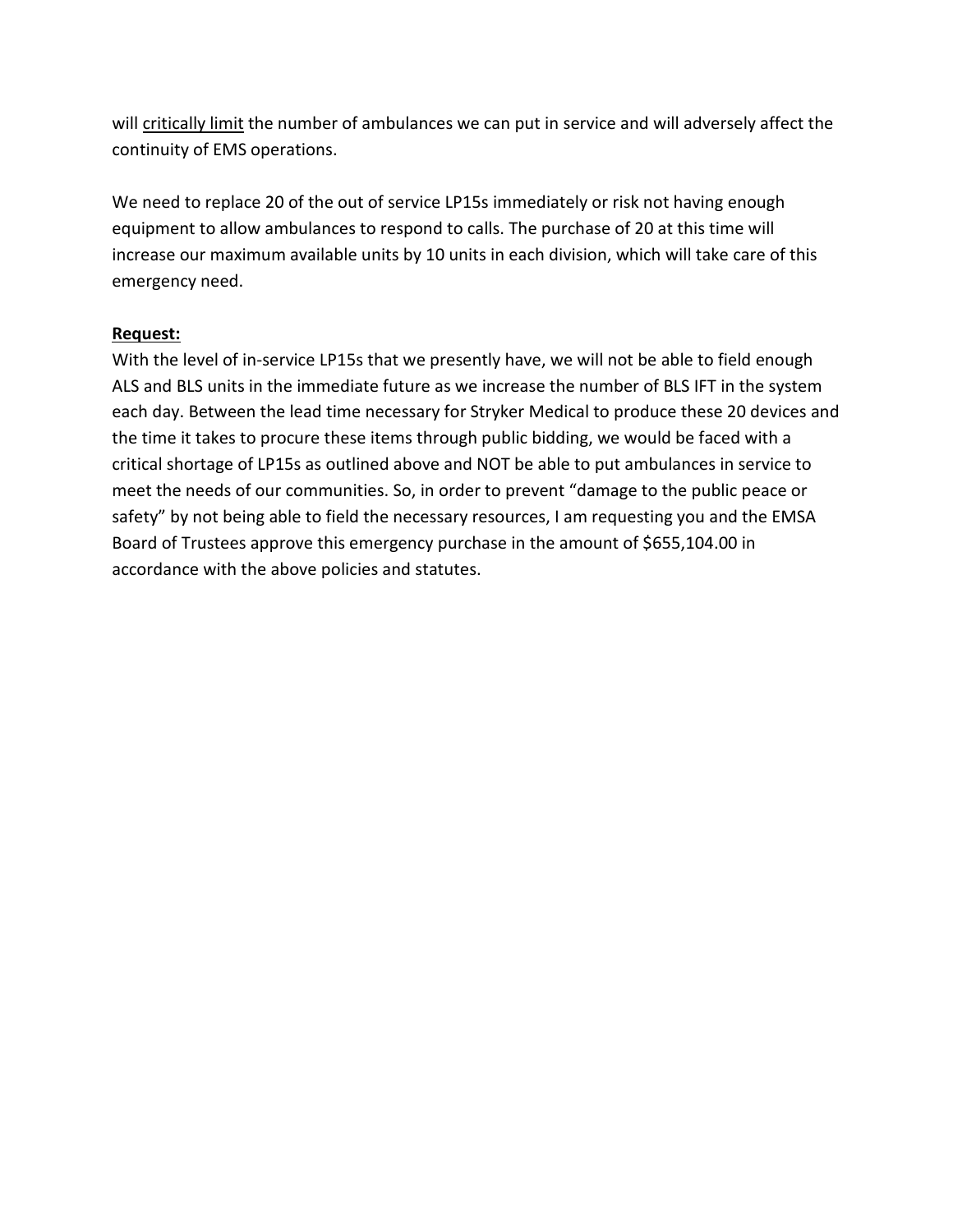# **stryker**

### **Gresh LP15 X 20 030822**

| Quote Number: | 10502139           | Remit to:     | <b>Stryker Medical</b> |
|---------------|--------------------|---------------|------------------------|
|               |                    |               | P.O. Box 93308         |
| Version:      |                    |               | Chicago, IL 60673-3308 |
| Prepared For: | EMER MED SVCS AUTH | Rep:          | <b>Todd Shire</b>      |
|               | Attn:              | Email:        | todd.shire@stryker.com |
|               |                    | Phone Number: | $(405)$ 919-5493       |
|               |                    |               |                        |
|               |                    |               |                        |

| Expiration Date: 06/07/2022 |  |  |
|-----------------------------|--|--|
|                             |  |  |

| <b>Delivery Address</b> |                     |               | <b>End User - Shipping - Billing</b> | <b>Bill To Account</b> |                         |
|-------------------------|---------------------|---------------|--------------------------------------|------------------------|-------------------------|
| Name:                   | EMER MED SVCS AUTH  | Name:         | EMER MED SVCS AUTH                   | Name:                  | EMER MED SVCS AUTH      |
| Account $#$ :           | 1096355             | Account $#$ : | 1096355                              | Account $#$ :          | 1339340                 |
| Address:                | 6205 S SOONER RD    | Address:      | 6205 S SOONER RD                     | Address:               | 1417 N LANSING AVE RM A |
|                         | OKLAHOMA CITY       |               | OKLAHOMA CITY                        |                        | <b>TULSA</b>            |
|                         | Oklahoma 73135-5607 |               | Oklahoma 73135-5607                  |                        | Oklahoma 74106-5905     |

### **Equipment Products:**

Quote Date: 03/08/2022

| #   | <b>Product</b> | <b>Description</b>                                                                                                                                                                                                                                                     | Qty | <b>Sell Price</b> | <b>Total</b> |
|-----|----------------|------------------------------------------------------------------------------------------------------------------------------------------------------------------------------------------------------------------------------------------------------------------------|-----|-------------------|--------------|
| 1.0 | 99577-001588   | LIFEPAK 15 V4 Monitor/Defib - Manual & AED, Trending,<br>Noninvasive Pacing, SpO2, SpCO, SpMet, NIBP, 12-Lead<br>ECG, EtCO2, BT. Incl at N/C: 2 pr QC Electrodes<br>(11996-000091) & 1 Test Load (21330-001365) per<br>device, 1 Svc Manual CD(26500-003612) per order | 20  | \$29,942.09       | \$598,841.80 |
| 2.0 | 41577-000288   | Ship Kit -QUIK-COMBO Therapy Cable; 2 rolls100mm<br>Paper; RC-4, Patient Cable, 4ft.; NIBP Hose, Coiled;<br>NIBP Cuff, Reusable, adult; 12-Lead ECG Cable, 4-Wire<br>Limb Leads, 5ft; 12-Lead ECG Cable, 6-Wire Precordial<br>attachment                               | 20  | \$0.00            | \$0.00       |
| 3.0 | 11577-000011   | Mobile Battery Charger - For the LP15                                                                                                                                                                                                                                  | 10  | \$1,598.80        | \$15,988.00  |
| 4.0 | 21330-001176   | LP 15 Lithium-ion Battery 5.7 amp hrs                                                                                                                                                                                                                                  | 80  | \$370.30          | \$29,624.00  |
| 5.0 | 11171-000049   | Masimo <sup>™</sup> Rainbow™ DCI Adult Reusable Sp02, SpC0,<br>SpMet Sensor, 3 FT. For use with RC Patient Cable.                                                                                                                                                      | 20  | \$479.50          | \$9,590.00   |
| 6.0 | 11577-000002   | LIFEPAK 15 Basic carry case w/right & left pouches;<br>shoulder strap (11577-000001) included at no additional<br>charge when case ordered with a LIFEPAK 15 device                                                                                                    | 20  | \$252.70          | \$5,054.00   |
| 7.0 | 11220-000028   | LIFEPAK 15 Carry case top pouch                                                                                                                                                                                                                                        | 20  | \$45.50           | \$910.00     |
| 8.0 | 11260-000039   | LIFEPAK 15 Carry case back pouch                                                                                                                                                                                                                                       | 20  | \$65.10           | \$1,302.00   |
|     |                |                                                                                                                                                                                                                                                                        |     | Equipment Total:  | \$661,309.80 |

### **Trade In Credit:**

| <b>Product</b> | <b>Description</b>                                           |    | <b>Credit East</b> | <b>Total Credit</b> |
|----------------|--------------------------------------------------------------|----|--------------------|---------------------|
| TR-15V1V2-LP15 | TRADE-IN-STRYKER LP15V1/V2 TOWARDS PURCHASE OF<br>IFEPAK 15. | 20 | -\$6,500.00        | -\$130,000.00       |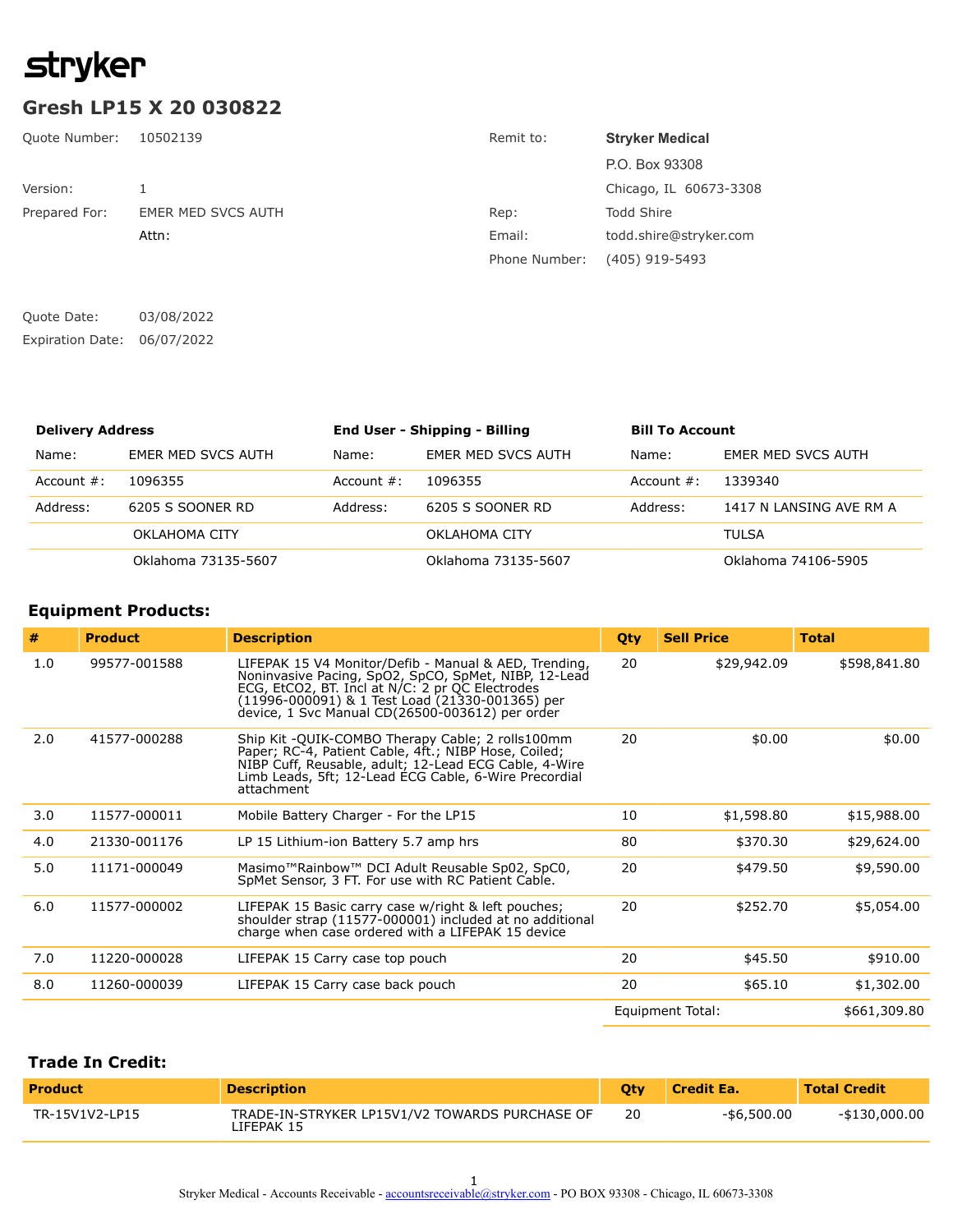# **stryker**

## **Gresh LP15 X 20 030822**

| <b>Quote Number:</b>    | 10502139                  | Remit to:     | <b>Stryker Medical</b> |
|-------------------------|---------------------------|---------------|------------------------|
|                         |                           |               | P.O. Box 93308         |
| Version:                |                           |               | Chicago, IL 60673-3308 |
| Prepared For:           | <b>EMER MED SVCS AUTH</b> | Rep:          | <b>Todd Shire</b>      |
|                         | Attn:                     | Email:        | todd.shire@stryker.com |
|                         |                           | Phone Number: | $(405)$ 919-5493       |
| Quote Date:             | 03/08/2022                |               |                        |
| <b>Expiration Date:</b> | 06/07/2022                |               |                        |

#### **ProCare Products:**

| #    | <b>Product</b> | <b>Description</b>                                                                                                                                                                                                                                                                                                                                                                                                                                       | Qty | <b>Sell Price</b> | <b>Total</b> |
|------|----------------|----------------------------------------------------------------------------------------------------------------------------------------------------------------------------------------------------------------------------------------------------------------------------------------------------------------------------------------------------------------------------------------------------------------------------------------------------------|-----|-------------------|--------------|
| 9.0  | 78000171       | LIFENET Asset, per device                                                                                                                                                                                                                                                                                                                                                                                                                                | 20  | \$103.55          | \$2,071.00   |
| 10.1 | 78000639       | ProCare LIFEPAK 15 Prevent Service: Annual onsite<br>preventive maintenance inspection and unlimited repairs<br>including parts, labor and travel with battery coverage<br>for LIFEPAK 15 V4 Monitor/Defib - Manual & AED,<br>Trending, Noninvasive Pacing, SpO2, SpCO, SpMet,<br>NIBP, 12-Lead ECG, EtCO2, BT. Incl at N/C: 2 pr QC<br>Electrodes (11996-000091) & 1 Test Load<br>(21330-001365) per device, 1 Svc Manual<br>CD(26500-003612) per order | 20  | \$6,086.16        | \$121,723.20 |
|      |                |                                                                                                                                                                                                                                                                                                                                                                                                                                                          |     | ProCare Total:    | \$123,794.20 |

### **Price Totals:**

| Freight/Shipping:            |
|------------------------------|
| \$655,104.00<br>Grand Total: |
|                              |

### Prices: In effect for 90 days

Terms: Net 30 Days

Contact your local Sales Representative for more information about our flexible payment options.